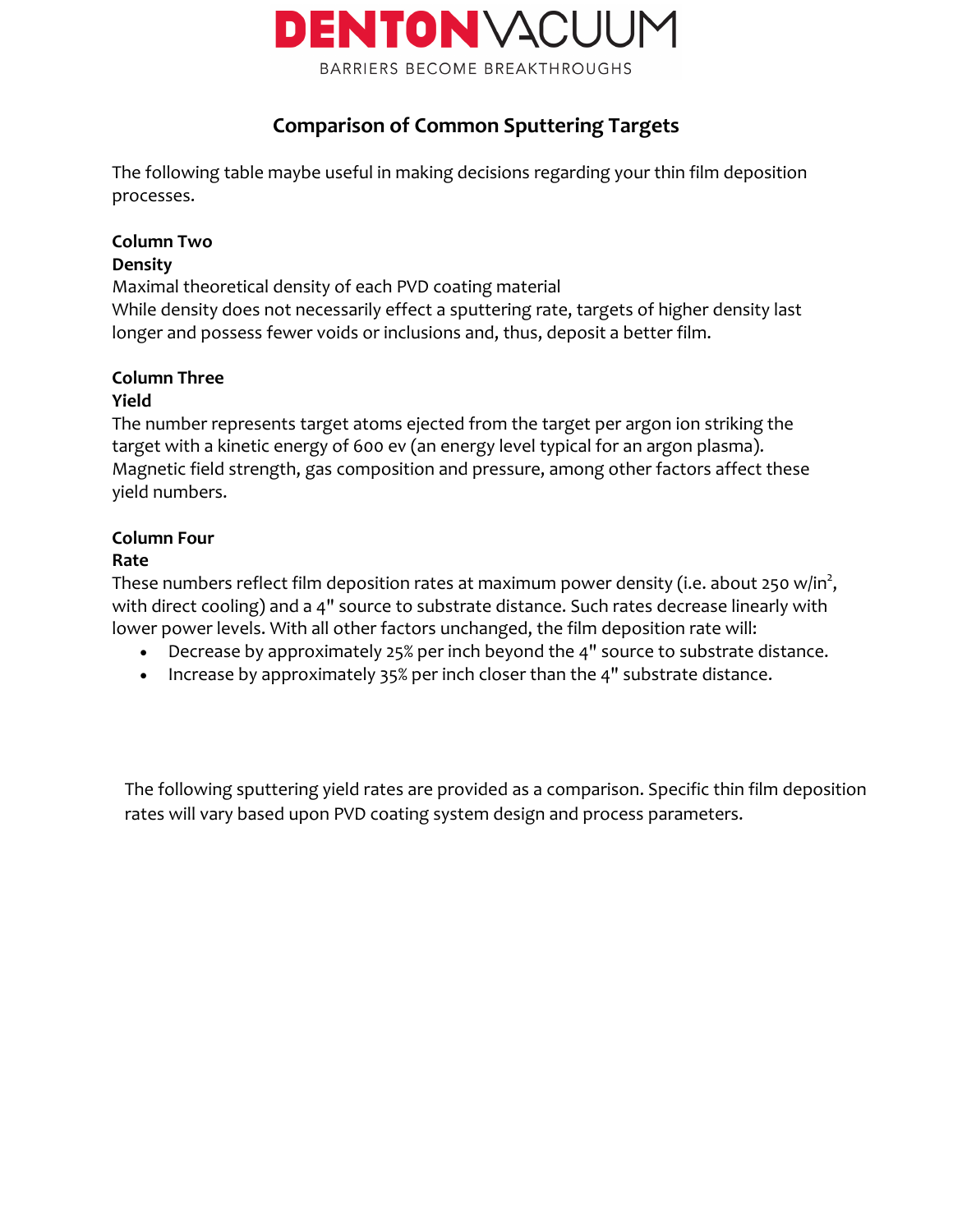

| <b>Target Material</b>              | Density (g/cc) | Yield @ 600 ev | Rate* (Å/sec) |  |
|-------------------------------------|----------------|----------------|---------------|--|
| $Ag$                                | 10.5           | 3.4            | 380           |  |
| Al                                  | 2.7            | 1.2            | 170           |  |
| $\mathrm{Al}_{98}\mathrm{Cu}_{2}$   | 2.82           |                | 170           |  |
| Al <sub>2</sub> O <sub>3</sub>      | 3.96           |                | 40            |  |
| $\mathrm{Al}_{99}\mathrm{Si}_1$     | 2.66           |                | 160           |  |
| Au                                  | 19.31          | 2.8            | 320           |  |
| Be                                  | 1.85           | $0.8\,$        | 100           |  |
| $B_4C$                              | 2.52           |                | $20\,$        |  |
| ${\sf BN}$                          | 2.25           |                | $20\,$        |  |
| $\mathsf C$                         | 2.25           | 0.2            | $20\,$        |  |
| $\mathsf{Co}\xspace$                | 8.9            | 1.4            | 190           |  |
| $\mathsf{Cr}$                       | 7.2            | 1.3            | 180           |  |
| Cu                                  | 8.92           | 2.3            | 320           |  |
| Fe                                  | 7.86           | 1.3            | 180           |  |
| Ge                                  | 5.35           | 1.2            | 160           |  |
| $\mathsf{H}\mathsf{f}$              | 13.31          | 0.8            | 110           |  |
| In                                  | 7.3            |                | 800           |  |
| In <sub>2</sub> O <sub>3</sub>      | 7.18           |                | $20\,$        |  |
| <b>ITO</b>                          | 7.1            |                | $20\,$        |  |
| $\ensuremath{\mathsf{I}\mathsf{r}}$ | 22.42          | 1.2            | 135           |  |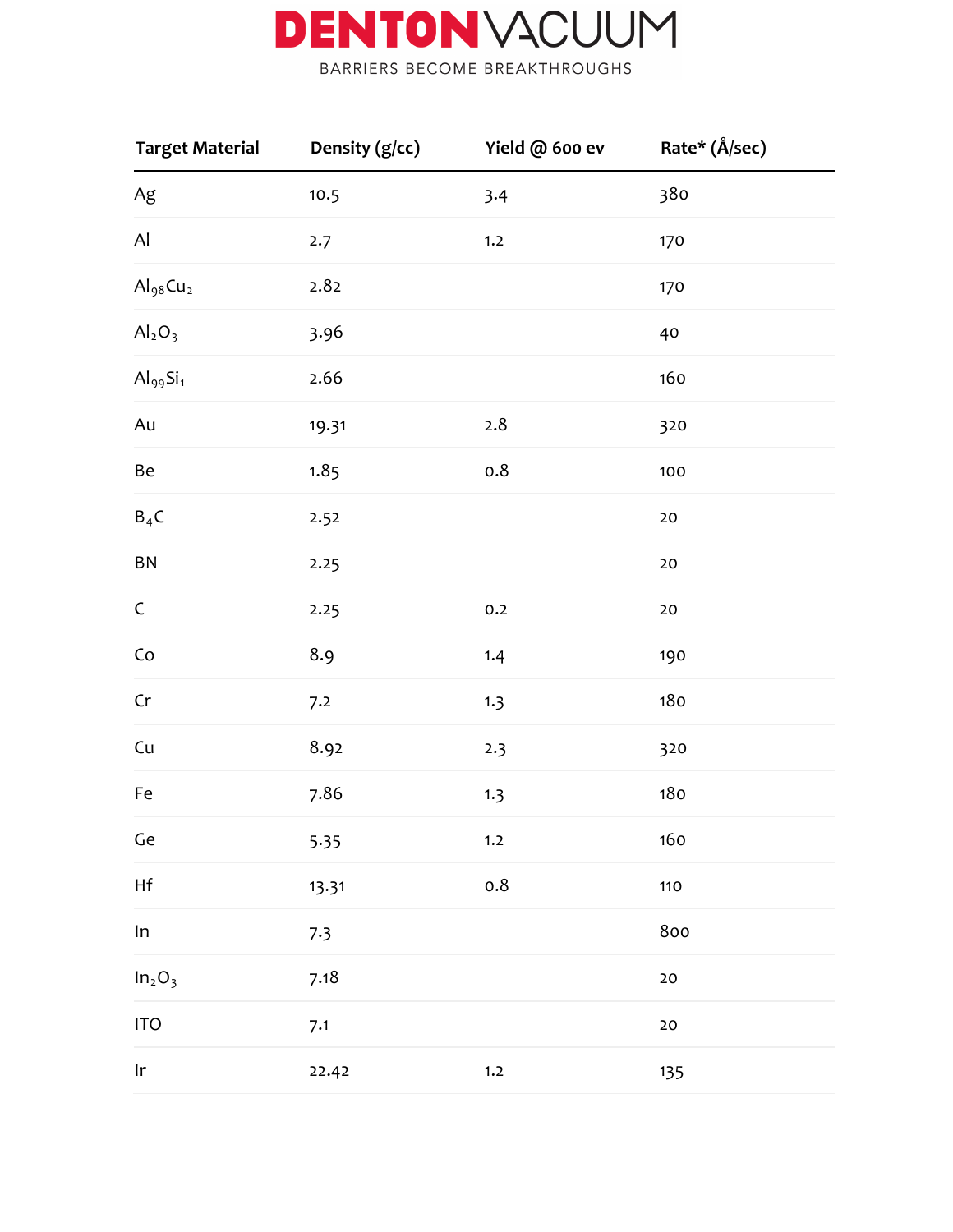

BARRIERS BECOME BREAKTHROUGHS

| <b>Target Material</b>          | Density (g/cc) | Yield @ 600 ev | Rate* (Å/sec) |
|---------------------------------|----------------|----------------|---------------|
| Mg                              | 1.74           | 1.4            | 200           |
| MgO                             | 3.58           |                | $20\,$        |
| Mn                              | 7.2            | 1.3            | 180           |
| Mo                              | 10.2           | 0.9            | 120           |
| MoS <sub>2</sub>                | 4.8            |                | 40            |
| MoSi <sub>2</sub>               | 6.31           |                | $110$         |
| Nb                              | 8.57           | 0.6            | $8\mathrm{o}$ |
| Ni                              | 8.9            | 1.5            | 190           |
| $Ni_{81}Fe_{19}$                | 8.8            |                | 110           |
| $\mathrm{Ni_{80}Cr_{20}}$       | 8.5            |                | 140           |
| Ni <sub>93</sub> V <sub>7</sub> | 8.6            |                | 100           |
| Os                              | 22.48          | 0.9            | 120           |
| Pd                              | 12.02          | 2.4            | 270           |
| Pt                              | 21.45          | 1.6            | 205           |
| Re                              | 20.53          | $0.9\,$        | 120           |
| Rh                              | 12.4           | 1.5            | 190           |
| Ru                              | 12.3           | 1.3            | 180           |
| Si                              | 2.33           | 0.5            | $8\mathrm{o}$ |
| SiC                             | 3.22           |                | 50            |
| SiO <sub>2</sub>                | 2.63           |                | 70            |
| Si <sub>3</sub> N <sub>4</sub>  | 3.44           |                | 40            |